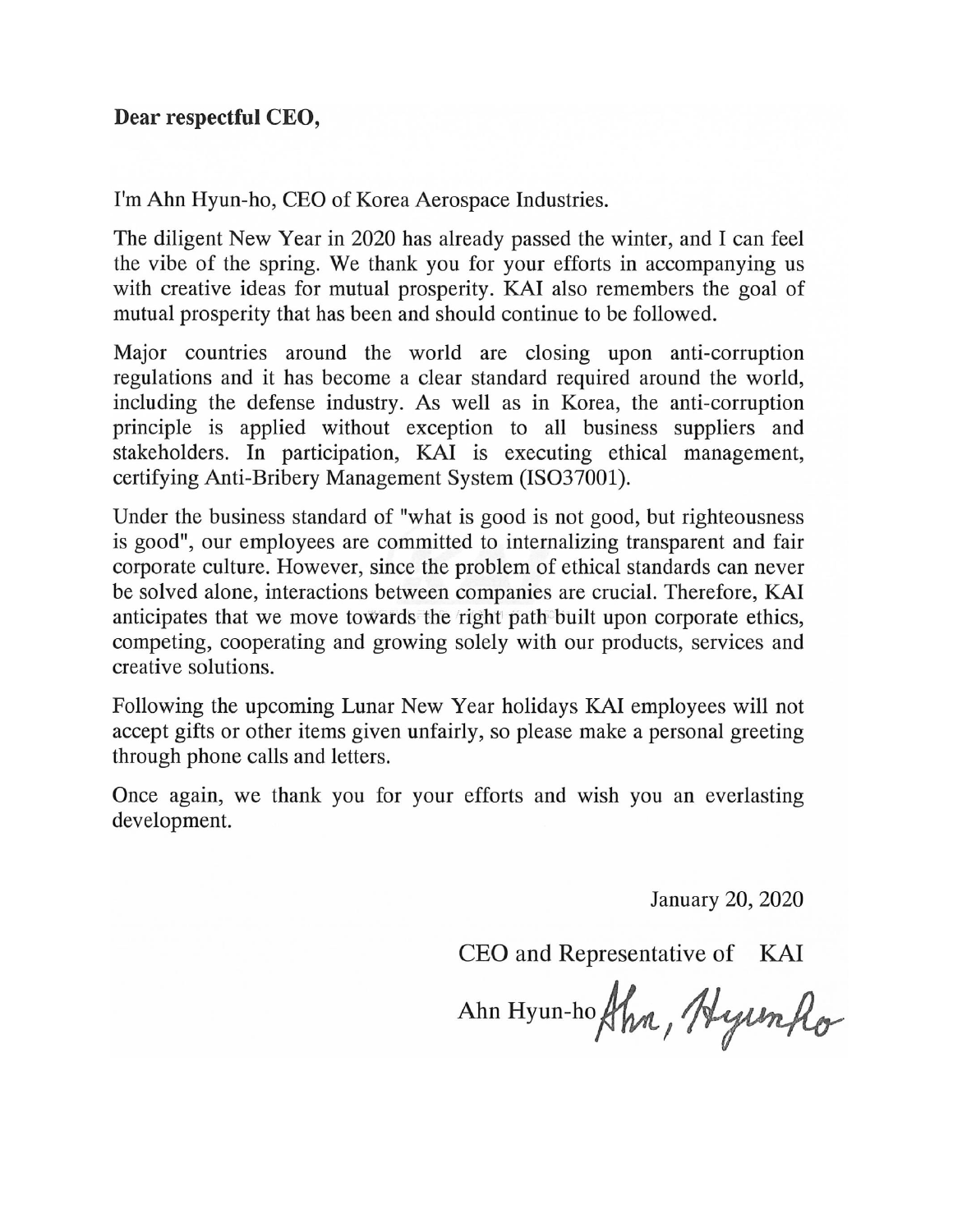I will perform my duties on the basis of ethics and law and abide by the following for the benefit protection and social responsibility of the company, customers, shareholders and business partners.

1. I will do my best to create a corporate culture of trust and communication, transparent and fair.

2. I will not engage in corrupt and corrupt practices such as bribery between trading vessels in order to maintain a fair trade relationship.

3. I will take the lead in developing the company into a transparent company by immediately reporting any unfair trade proposals or perceived irregularities in the course of performing my duties.

4. I am faithful to the basics and principles and will not act in violation of the company's vision and interests as an aviation worker.

As a member of the Korea Aerospace Industries (KAI) I sign the above, vowing to comply thoroughly with the above and bear any penalties or disadvantages in case of violation.

Year. Month. Date: 2019.

Affiliation :

Name : \_\_\_\_\_\_\_\_\_\_\_\_\_\_\_\_\_\_\_\_\_\_\_\_\_\_